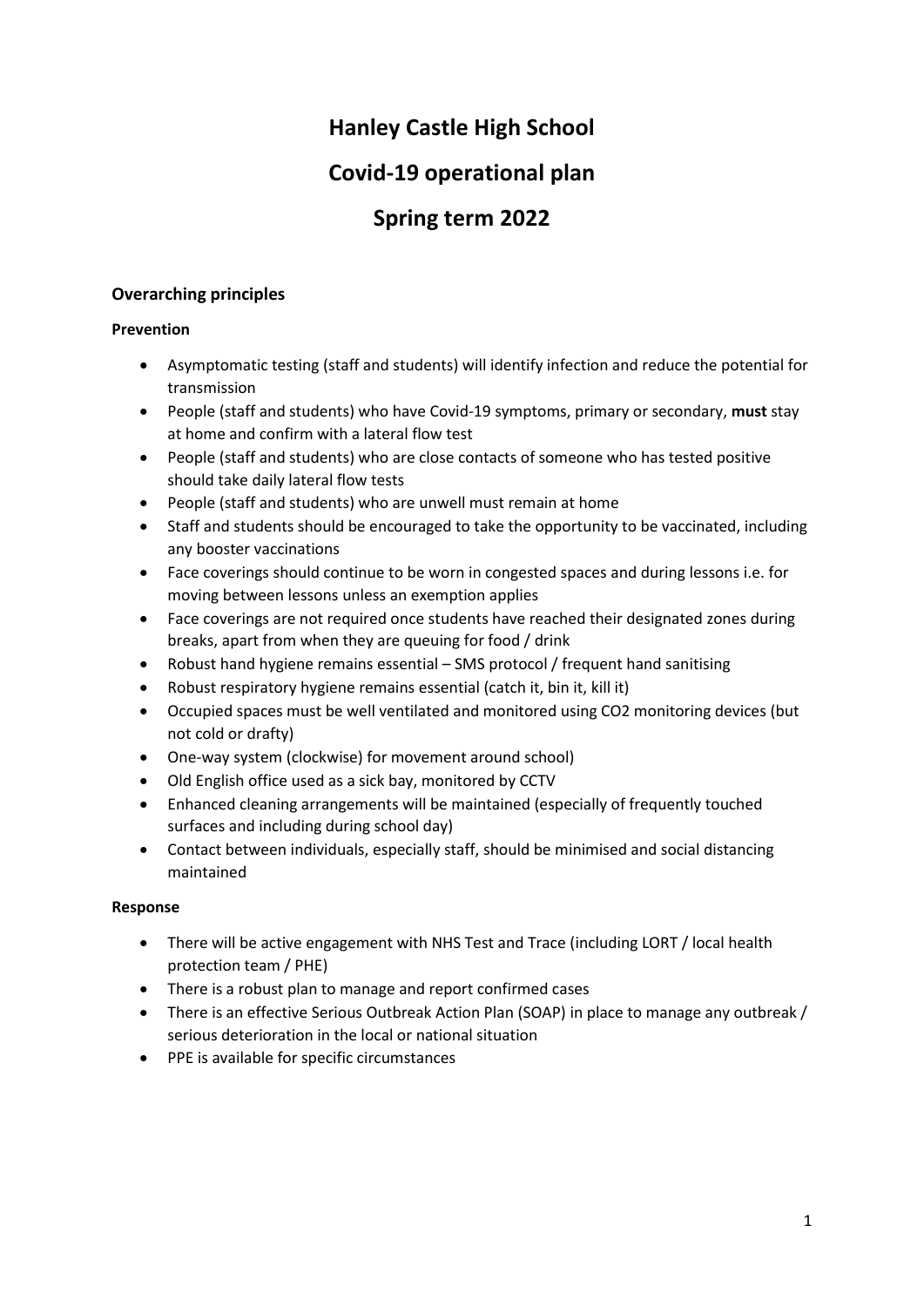# **Lateral flow testing**

- Screening in January 2022 an initial in-school lateral flow test for all students with consent
- Epraise to be used by key stages to log and track consent
- Home testing to resume after the in-school tests
- Twice weekly home LFT tests for students and staff (Sunday / Wednesday evenings)
- Epraise to be used by tutors to record student results
- Small testing site in the sixth form conference room to allow testing for those students who have forgotten to test

# **Staff Guidance**

- Our priority protecting staff from students and each other, not students from students
- Dress code smart business dress, all washable (ties optional)
- All staff must bring own hand sanitiser / face mask / plastic bag
- Create and maintain circumstances to remain 2m from students, even if masked
- Staff must set example by following SMS protocol and wearing masks properly on corridors / in communal areas / when moving between lessons / when on bus duty / in any congested indoor area
- Staff must sanitise desk / computer keyboard when entering and leaving a classroom double clean protocol
- Maintain ways of supporting students in lessons which do not require proximity
- Avoid congregating with other staff
- Bring in own drinks / food
- Staff room should be avoided but if used work spaces must be double cleaned (see above) and left uncluttered
- Kitchen areas have caused outbreaks in other settings sanitise hands before and after using such an area / wipe areas down / treat mugs, tea towels, containers, milk containers etc as infection hazards
- Remain in classroom if not occupied
- Toilet breaks can be taken during lessons neighbouring teacher to keep eye on both classes – masks must be worn and SMS Protocol followed
- Use the signing in / out app ask Front Office if there is a problem
- Staff are contracted to be available for work throughout the school year; they must not travel abroad if, by doing so, they risk or require a period of self-isolation abroad or on their return home which will prevent them from working in school

# **Shielding / X coded students**

- All adults and children, including those who are 'extremely clinically vulnerable', are expected to attend school, subject to a risk assessment which includes exercising caution at all times
- School leaders will be flexible in how these members of staff are deployed to allow them to work in roles in school where it is possible to maintain social distancing
- Pregnant women, can remain in school (unless advised not to by medical professionals) but should take particular care; a risk assessment will be completed where appropriate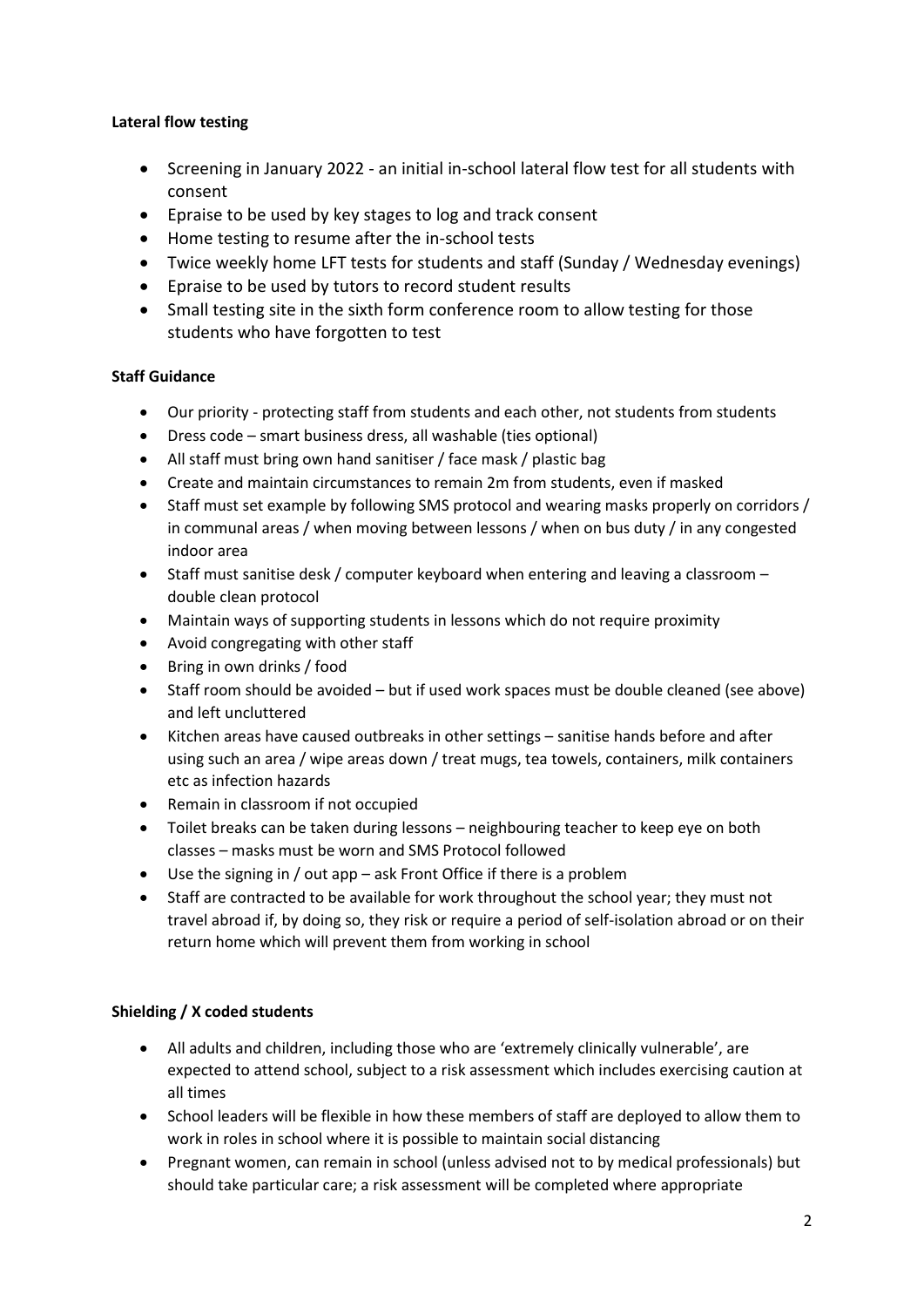- Schools must continue to identify staff and pupils who are reluctant or anxious about returning to school and develop plans to address this
- Only students who are unwell will remain at home close contacts can remain in school subject to daily lateral flow testing.
- Remote learning will be provided for students who have Coronavirus but remain well.

# **Transport**

- Students to walk or cycle where possible
- Extended one-way drop-off for cars on field (or as directed by senior staff)
- Face masks mandatory on all public buses / school coaches
- Hand sanitiser on entry / exit of bus
- Students should proceed (masked) directly to their breaktime zones
- If bus arrives late students must go straight to registration or timetabled lesson not Key Stage.
- Individuals arriving late should sign in in Key Stage as usual
- **The library is not available either before or after school or during Breaks A and B**

#### **Classroom set-up**

- Desks front facing
- Unnecessary furniture removed to increase space (can be stored at front of room if necessary)
- Decluttered for easier cleaning
- Please check: 2m isolation pod for teacher / LSA at front offset where possible taped off
- Where size of classroom does not allow 2m distancing for LSA students can be withdrawn
- Hand sanitiser / disinfectant / paper towels / latex gloves / tissues
- Teacher sanitises own desk / computer on entry to and on leaving classroom double clean protocol
- Pupils sanitise their desk at end of lesson (see below)
- Door wedged open if weather allows
- Windows open / partially open if weather allows **offset to maintain reasonable temperature**

# **Office set-up**

- Desks off-set to maximise distancing
- Unnecessary furniture removed to increase space
- Decluttered for easier cleaning
- Tape used to maintain distancing in offices / corridors to which students have access
- Face masks can be worn where 2m distancing is not possible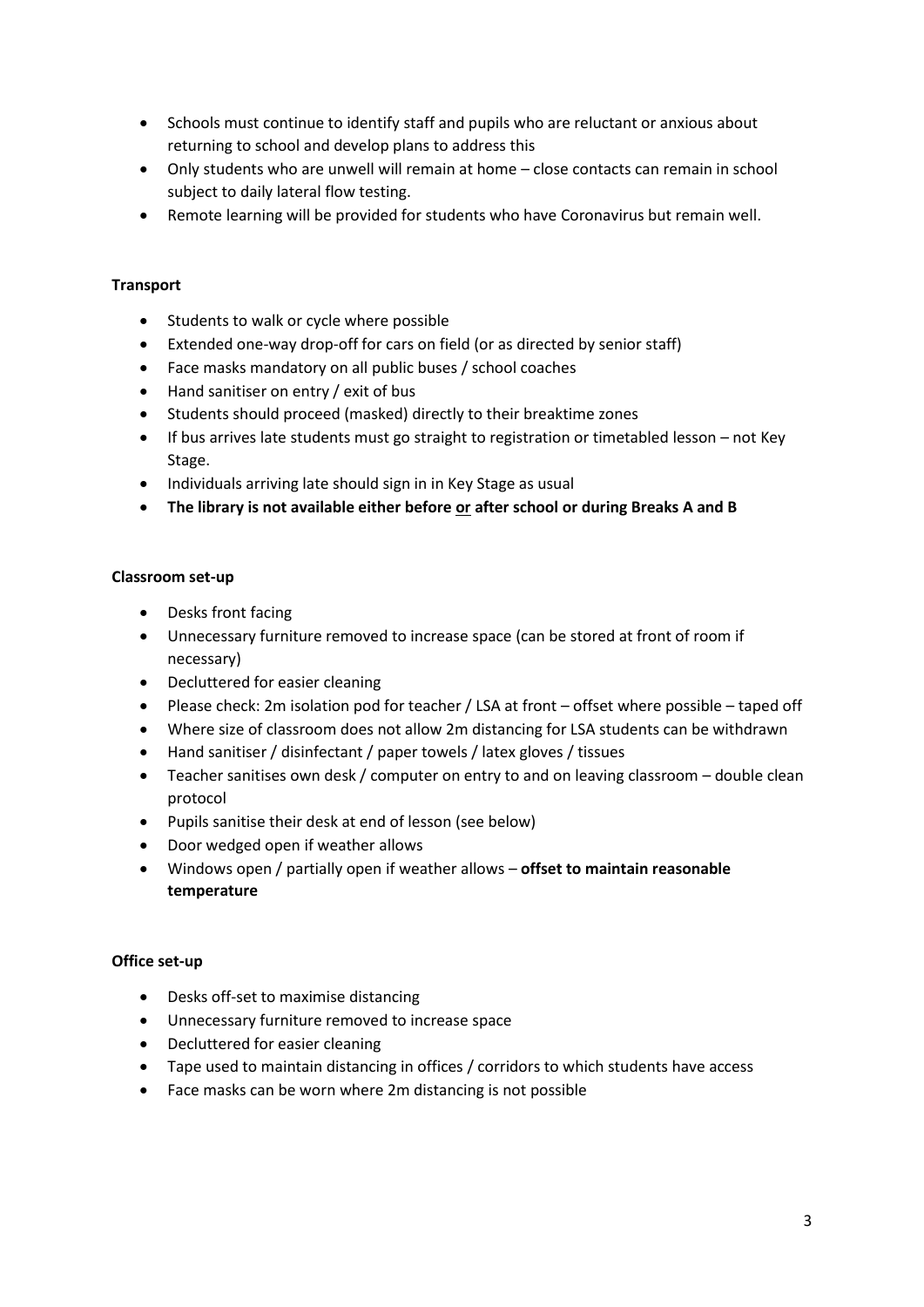# **Equipment – including additional mandatory items for students**

- **Hand sanitiser** limited supply of spares available in school
- **A face mask** to be worn in all congested indoor spaces (including during lessons)
- It must be purpose-made / removable / washable or disposable no scarves / biker masks / novelty masks / inappropriate masks etc.
- **A plastic bag** in which to store the face mask
- Students, particularly Year 7 students, need to be trained to ensure the safe use and removal of masks (see SMS protocol below)
- If masks are washable this must be done daily
- Students should only bring in essentials e.g. lunch boxes / coats / books / stationery
- Mobile phones and head phones must not be used and will be confiscated if seen
- If students do bring a mobile into school it must be switched off and stored in the student's bag
- Tutors to check compliance will be supplied with spare sanitiser / masks / plastic bags / pens / pencils / paper / mini-whiteboards / pens etc.
- Handwashing after toilet / where facilities are available (e.g. science labs) frequent use of hand sanitiser in between

# **Behaviour**

- All students and parents must agree to comply with all school rules, including the Covid Code of Conduct – a child's attendance in school is dependent on this
- This includes following the SMS Protocol the mandatory wearing of masks in school buildings / moving between lessons / during lessons / when queuing for food and drink
- Students stay in seats during lessons there should be no movement around the classroom
- No student who endangers themselves or others will remain in school
- Use existing behaviour management systems RIGOROUSLY no 'negotiation' / chances
- 'Botheredness' remains important no conflict
- Supervision on corridors students have no reason to be static on corridors teachers / middle leaders / SLT to supervise (masked)
- Compliance with one-way system (clockwise)
- Punctuality is particularly important, as is accurate, prompt completion of registers at the beginning of lessons (including for sixth form)

# **Uniform**

- It is more important than ever that uniform is worn and that it is different from home clothes
- Any non-uniform items (e.g. hoodies) will be confiscated and placed in a plastic bag for collection by the student at the end of the day
- Uniforms can be cleaned as often as usual using normal methods
- Students who have PE should bring their PE kit into school and change as normal (masks to be worn in changing rooms)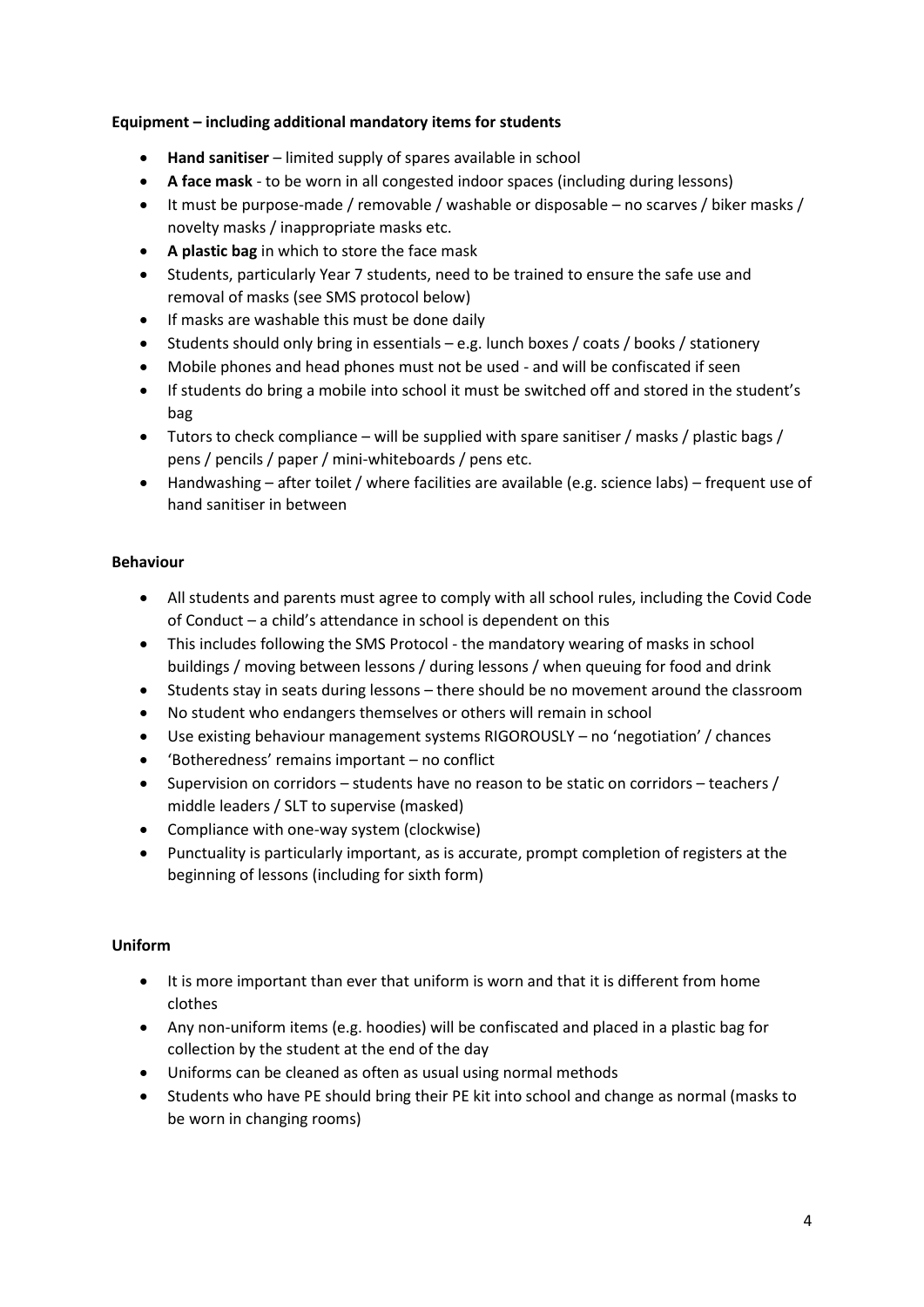### **Amended day**

| Tutor period / DSB | $8.45 - 9.15$   |
|--------------------|-----------------|
| Lesson 1           | $9.15 - 10.15$  |
| Lesson 2           | $10.15 - 11.15$ |
| Break A            | $11.15 - 11.45$ |
| Lesson 3           | 11.45 - 12.45   |
| Lesson 4           | $12.45 - 1.45$  |
| <b>Break B</b>     | $1.45 - 2.15$   |
| Period 5           | $2.15 - 3.15$   |

Staff allocated either Break A or Break B as 'lunch' – one 15-minute duty will be required most days in Break not designated as 'lunch', as well as bus duty – tag team handover. SLT on bus / field duty.

#### **Operational protocols**

- Students move between lessons as normal, but must wear masks at all times on this journey
- Masks may only be removed when students arrive in their break zones
- If a student who is not exempt (they will have a pass) refuses to wear their mask, or wears it incorrectly, this will be treated as a breach of the Covid Code of Conduct and dealt with by Key Stage / SLT
- Track and trace requirement even though students who are contacts will no longer be required to remain at home, when students are in classrooms during registration / lessons they must remain in a seating plan recorded on E-praise
- Teachers should note any changes or exceptions in their planner during a lesson as a precaution
- Students should not enter the buildings before 8.45 am
- Desk sanitisation when students enter a classroom they will collect 1 hand towel from the front of the room. At the end of the lesson, when students are standing behind chairs, the teacher will quickly move round the classroom, spraying each table with disinfectant, to allow the students to clean them down
- Keyboard sanitisation must be carried out between lessons disinfectant must be sprayed onto the hand towel, not directly onto the keyboard
- Used paper towels must be placed in the bin as the students exit the room.
- All move on 'B' of 'Bell', but hold class briefly to allow any congestion to disperse
- No stopping / no waiting on corridors students must be given immediate access to rooms
- Heads of faculty / subject determine and enforce optimum entry / exit arrangements from subject areas maximising use of one-way systems / external doors etc
- All one-way systems must be observed and reinforced by staff present
- Students should not be allowed out to use the toilets during lessons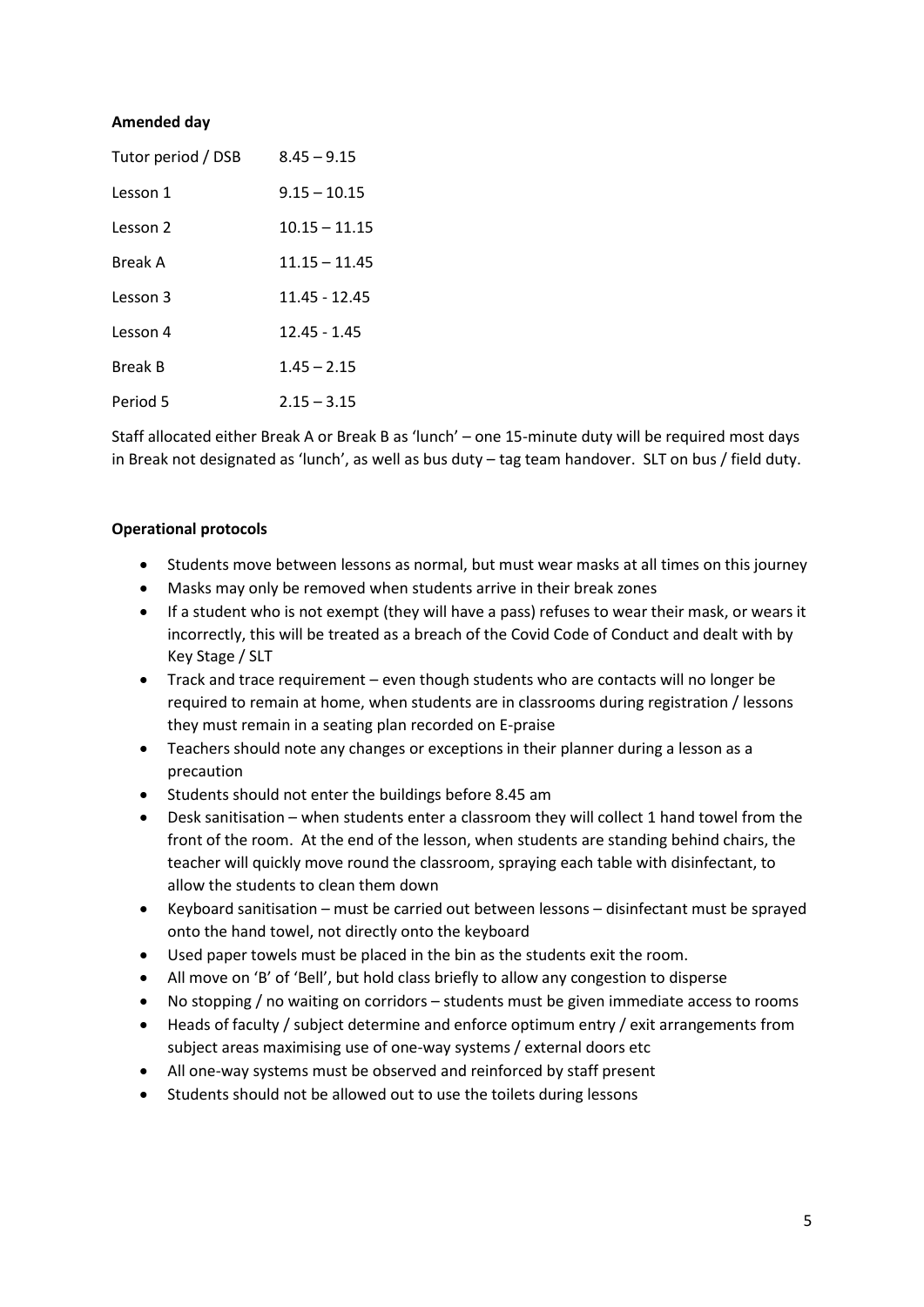# **Sixth form centre / tutor rooms**

- Sixth form students should continue to wear masks once they have arrived in the sixth form common room, library, IT or tutor rooms
- They should remain aware of the importance of social distancing and will be expected to name close contacts if required to do so
- Eligible students must sanitise hands before signing in or out on the iPad
- Students must sanitise laptops that they borrow using the double cleaning protocol
- Students must sanitise computers in computer rooms using the double cleaning protocol
- Students must sanitise prior to using vending machine / kitchen

# **Resources / completed work**

- Where possible resources / marked work distributed onto desks before lesson
- If not, handed out via sanitised hands (teacher or pupil)
- Homework set and completed online where possible
- Exercise books / key pieces of work submitted on file paper taken in for marking sanitise hands (and pen) before and after all contacts

# **Equipment**

- Personal items e.g. pens / calculators should not be shared
- Tutors will manage spare sanitiser / face masks / plastic bags / pens / pencils / paper / miniwhiteboards and pens
- Students will be issued with personal mini-whiteboard / marker pen for use during lessons (via tutors)
- Classroom based resources e.g. text books can be used students should sanitise hands before and after touching such resources
- Students should sanitise hands after receiving marked work back
- Sports / art / science / DT / music etc. equipment should be cleaned frequently and students use hand sanitiser before and after touching it

# **Break / lunchtime**

- Staggering is not possible due to timetabling / staffing constraints
- Year group zones for break / lunchtime all outside except for sixth form / Year 11 student leaders – students will need warm, waterproof coats
- Zones

| Year  | Wet weather / winter            | Fair weather / summer           |
|-------|---------------------------------|---------------------------------|
|       | Quad                            | Top of front field              |
| 8     | Outside sixth form              | Glebe                           |
| 9     | Courts (field end)              | Courts (field end)              |
| 10    | Memorial garden                 | Bottom of front field           |
| 11    | Leaders - MFL, courts (MFL end) | Leaders - MFL, courts (MFL end) |
| 12/13 | Sixth form common room          | Under stairs on field.          |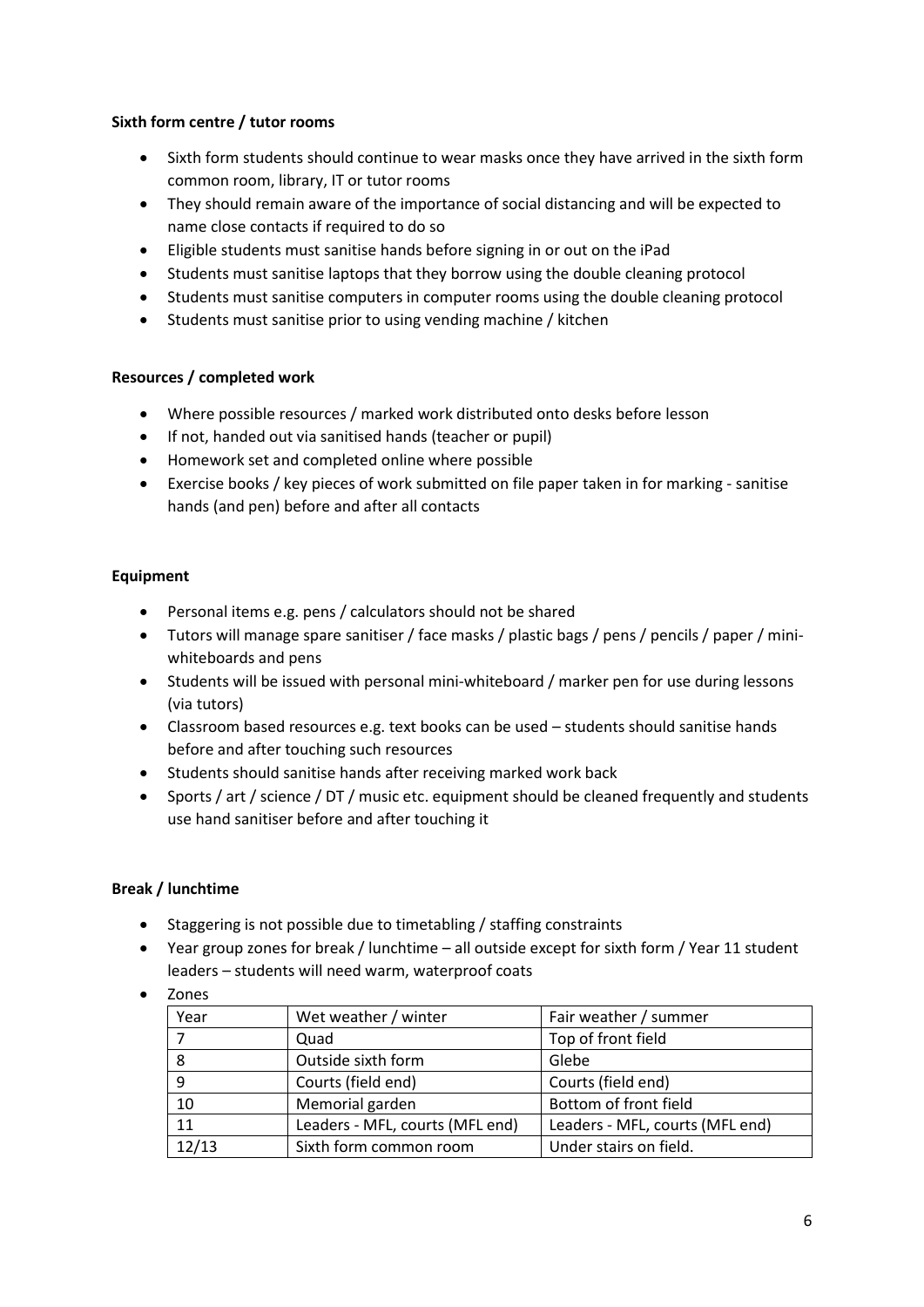- Ball games will be allowed only when it is safe and does not impact on other students
- Food outlets in each zone (**hot and cold** food / FSM packed lunches)
- Masks must be worn when queuing
- Only 2 students at serving table at any one time rest of queue must remain 2m from serving table
- SLT DTL deploys duty team to supervise students and manage food queue
- Wet weather Year 9 sports hall / Year 8 main hall / Year 7 dining area all will need masks
- If weather deteriorates badly **during a break** a bell will be sounded and students (and staff) must proceed to wet weather areas

# **Specialist lessons**

- PE
- o No equipment unless sanitised and / or hand sanitiser used before and after use
- o Outside where possible
- $\circ$  Students change into PE kit in school on days when PE timetabled masks to be worn in changing rooms
- IT / computer keyboard hygiene students and staff sanitise hands before and after use. When the teacher sprays tables at the end of a lesson, the student will use the hand towel, already moistened with disinfectant to wipe down the table, to also wipe down the keyboard
- A similar protocol can also be used to sanitise other equipment e.g. musical instruments / DT tools etc.
- Music no singing / wind instruments in classrooms hands sanitised before and after using key boards / other equipment must be sanitised regularly (see above) and / or hand sanitiser used before and after use
- Drama no physical contact / no face-to face speaking
- Science careful consideration should be given to maintaining social distancing during practicals / sixth form science students purchase own safety glasses via faculty and follow before and after hand sanitising protocol
- MFL (and other subjects where appropriate) no choral repetition

# **Pastoral**

- Meetings scheduled in spaces large enough to maintain social distancing
- Pastoral staff only accessible during break times students must go alone
- Pastoral staff available in breaktime zones
- Walkie talkies used to enhance communication
- Some withdrawal from lessons for counselling / mentoring arranged through tutor

# **Other safety / capacity measures**

- Meetings before / after school / training either via TEAMs or socially distanced
- Weekly whole staff briefing will continue via email (Friday)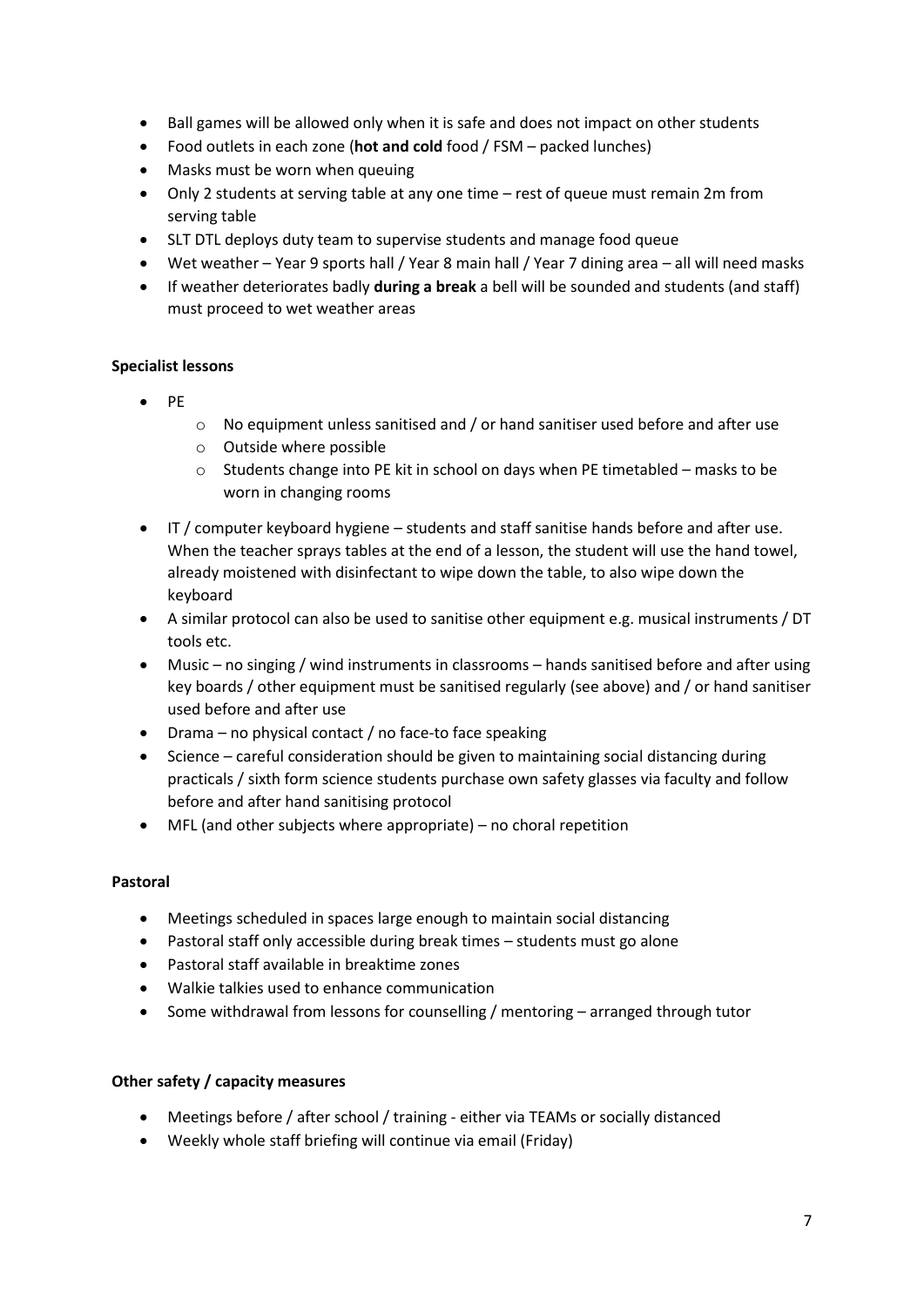- No face-to-face assemblies pre-recorded key messages / remote assemblies / SLT and Key Stage visits
- No face-to-face parents' evenings / information evenings (held by TEAMS, appointments booked via E-praise)
- Open evenings / celebration of achievement / concerts / school show under review on case-by-case basis
- Extra-curricular activities may recommence registers and seating plans must be taken and retained
- Sports fixtures may continue subject to risk assessments and appropriate control measures
- Trips / visits (including residential) may continue subject to risk assessments and appropriate control measures

# **Staff illness protocol**

- Staff should not come into school if they are unwell, if they have Coronavirus symptoms or have tested positive
- Staff who have symptoms should follow NHS guidelines on testing and when to return to work
- Staff who have no symptoms but return a positive LFD test must follow NHS guidelines on self-testing and when to return to work
- If a member of staff becomes unwell (new, continuous cough / high temperature / loss of taste or smell or other worrying symptoms) they must inform Front Office, go home, selfisolate and follow NHS guidelines
- If a member of staff is too unwell to drive home they should remain separate from colleagues / students while transport arrangements are made
- If they use any toilet they should report this to allow it to be sanitised
- In the event of a positive test staff should self-isolate for 10 days
- Members of staff who are contacts with confirmed cases do not need to self-isolate (**unless** they develop symptoms themselves) but should take daily lateral flow tests
- Staff who test positive but are asymptomatic will be expected to work remotely

# **Student illness / injury protocol**

- **Sick Bay provision in old English Office**
- Students should not come into school if they are unwell, if they have Coronavirus symptoms or have tested positive
- If a student becomes unwell (new, continuous cough / high temperature / loss of taste or smell / other worrying symptoms) Front Office must be informed by telephone or email. The student should be sent to Sick Bay while parents are informed and transport arrangements made
- If the student is too unwell to be sent to Sick Bay, the teacher should remove their teaching group, in masks, from the room to the closest safe space (which may be outside)
- In all cases, Front Office must be informed immediately by telephone or e-mail
- PPE must be worn by first aiders if 2m distancing cannot be maintained or bodily fluids of any kind are involved
- If the student who is unwell uses any toilet it will be sanitised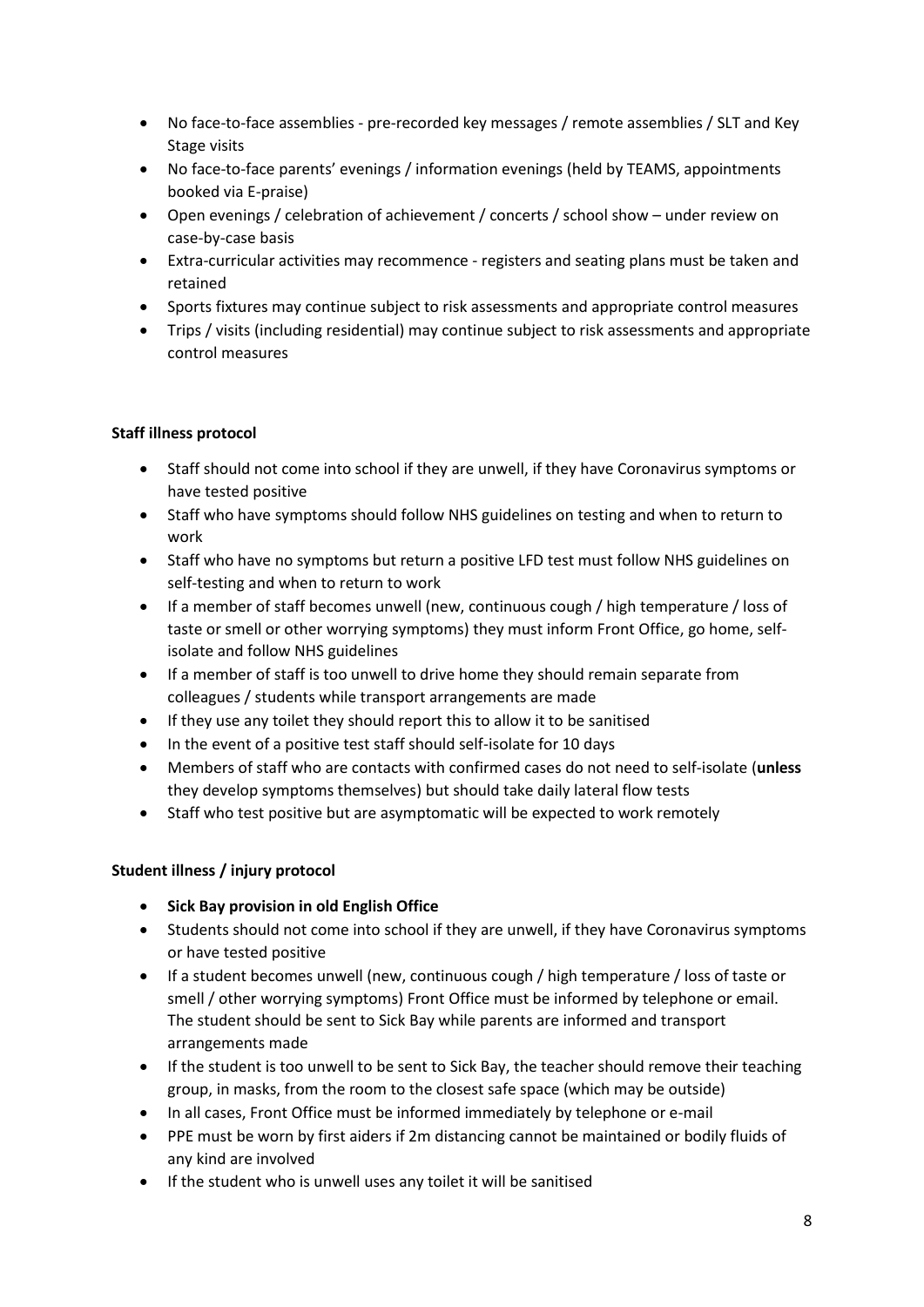• Students who are symptomatic or who have tested positive must follow Government guidelines on self-testing and when to return to school

#### **Fire safety arrangements**

- Assemble on courts as usual
- 1m gaps between students face masks must be worn
- Staff must wear masks and maintain 2m social distancing from students / other staff

#### **Visitors**

- No parents / other visitors in school other than by appointment
- Do not invite unnecessarily use TEAMs wherever possible
- Out of hours where possible
- Hygiene / distancing protocols explained in leaflet
- Visits from trustees / committee members/ members of staff from other HUET schools by appointment
- Necessary IT / site team visits must follow mask / distancing protocols

# **Covid – serious outbreak action plan (SOAP)**

Depending on degree of risk, some or all of the following measures may be adopted:

- All practical work suspended
- Strict bubbles reintroduced
- Daily LFD testing
- CEV working at home where possible
- Remote learning reintroduced (for some or all year groups)
- All visitors banned
- All meetings via TEAMs
- All extra-curricular activities trips / visits suspended